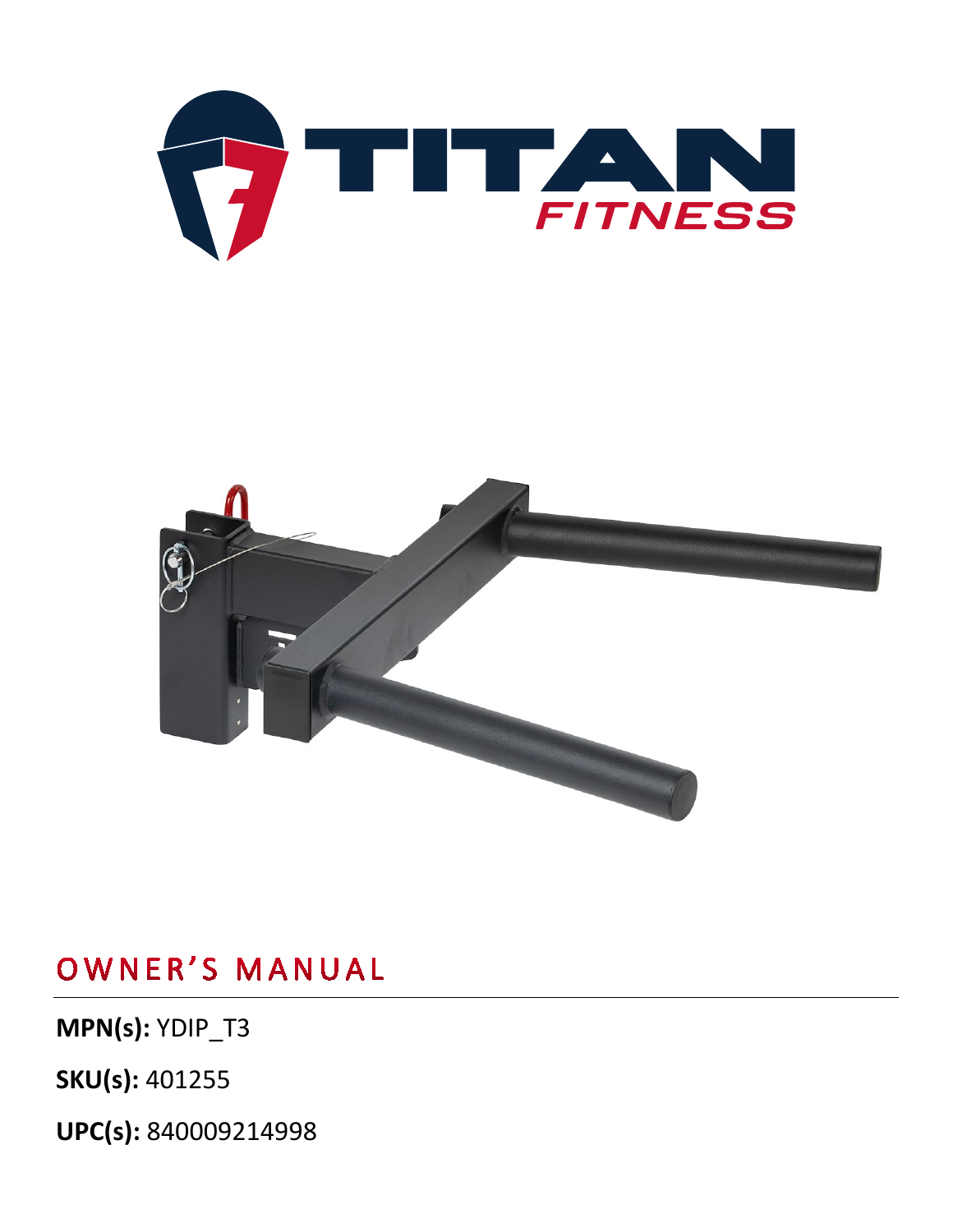

| <b>KEY</b> | <b>BOX</b> | <b>DESCRIPTION</b>               | <b>QTY</b> | <b>KEY</b> | <b>BOX</b> | <b>DESCRIPTION</b>            | <b>QTY</b> |
|------------|------------|----------------------------------|------------|------------|------------|-------------------------------|------------|
| (1)        | 1          | <b>DIP BAR FRAME</b>             |            | (6)        |            | PLASTIC PLATE 48*40*5         | 2          |
| (2)        | 1          | <b>PIN</b>                       |            | 7)         |            | <b>END CAP 50*75*3</b>        |            |
| (3)        |            | PULL RING ¢1.5*31                | 2          | (8)        |            | <b>END CAP @48*2.5</b>        | 4          |
| (4)        |            | CABLE $\Phi$ 5.5* $\Phi$ 1.6*330 | 1          | (9)        |            | <b>COUNTERSUNK HEAD SCREW</b> | 4          |
| (5)        |            | SMALL PIN $\Phi$ 6*45            |            |            |            |                               |            |